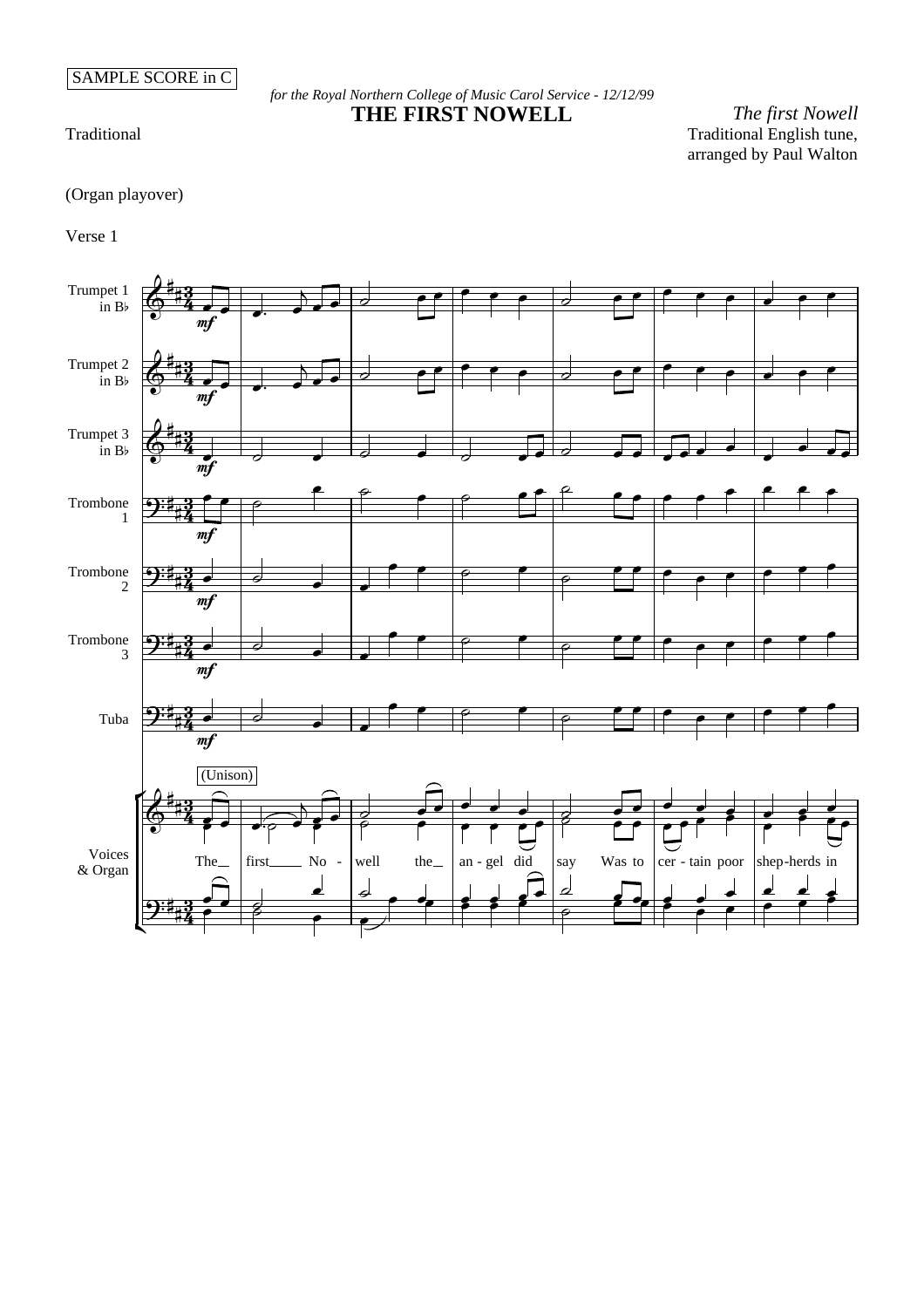



They lookèd up and saw a star Shining in the east, beyond them far; And to the earth it gave great light, And so it continued both day and night: *Nowell, nowell, nowell, nowell, Born is the King of Israel!*

Verse 3

Í

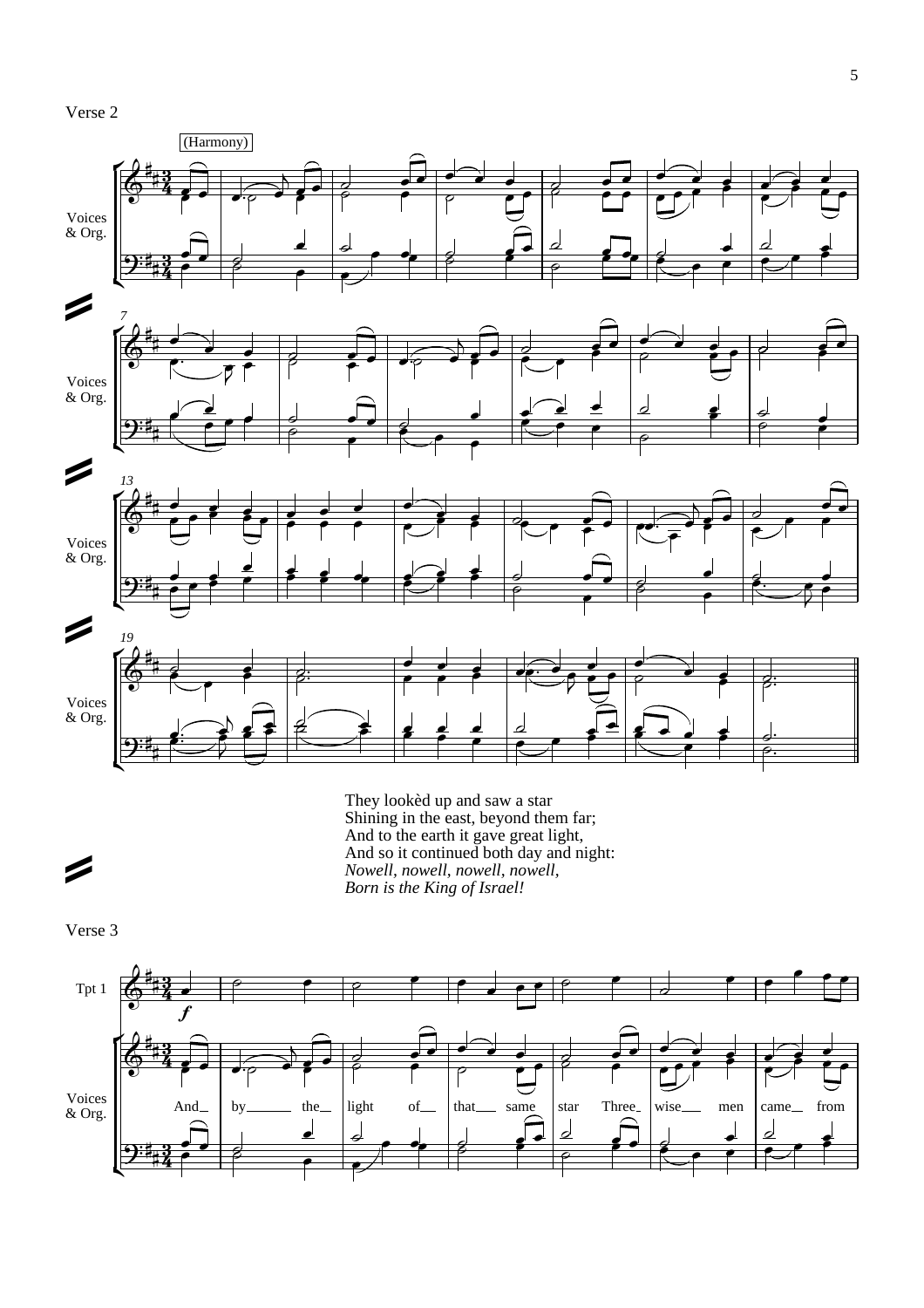

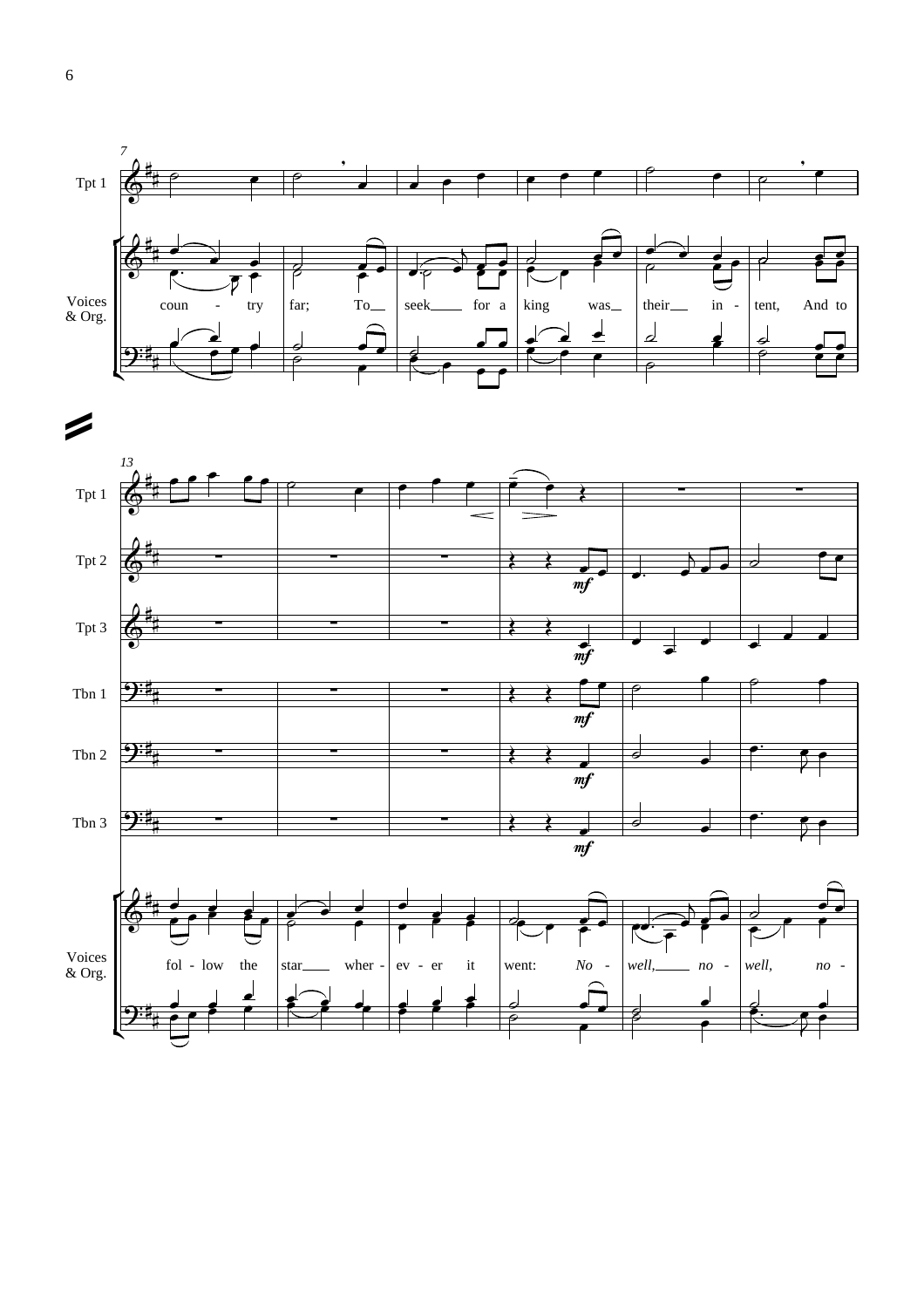



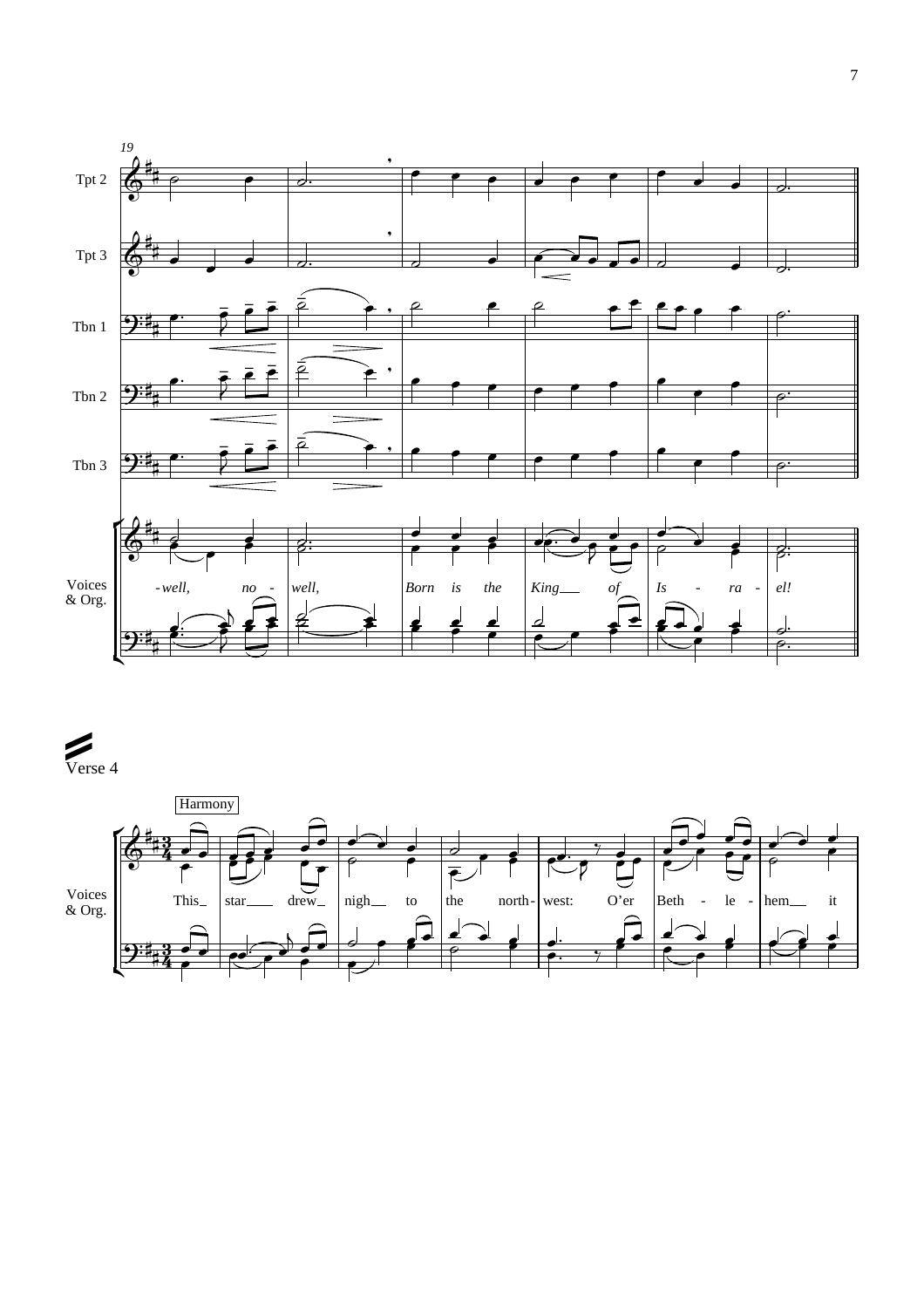

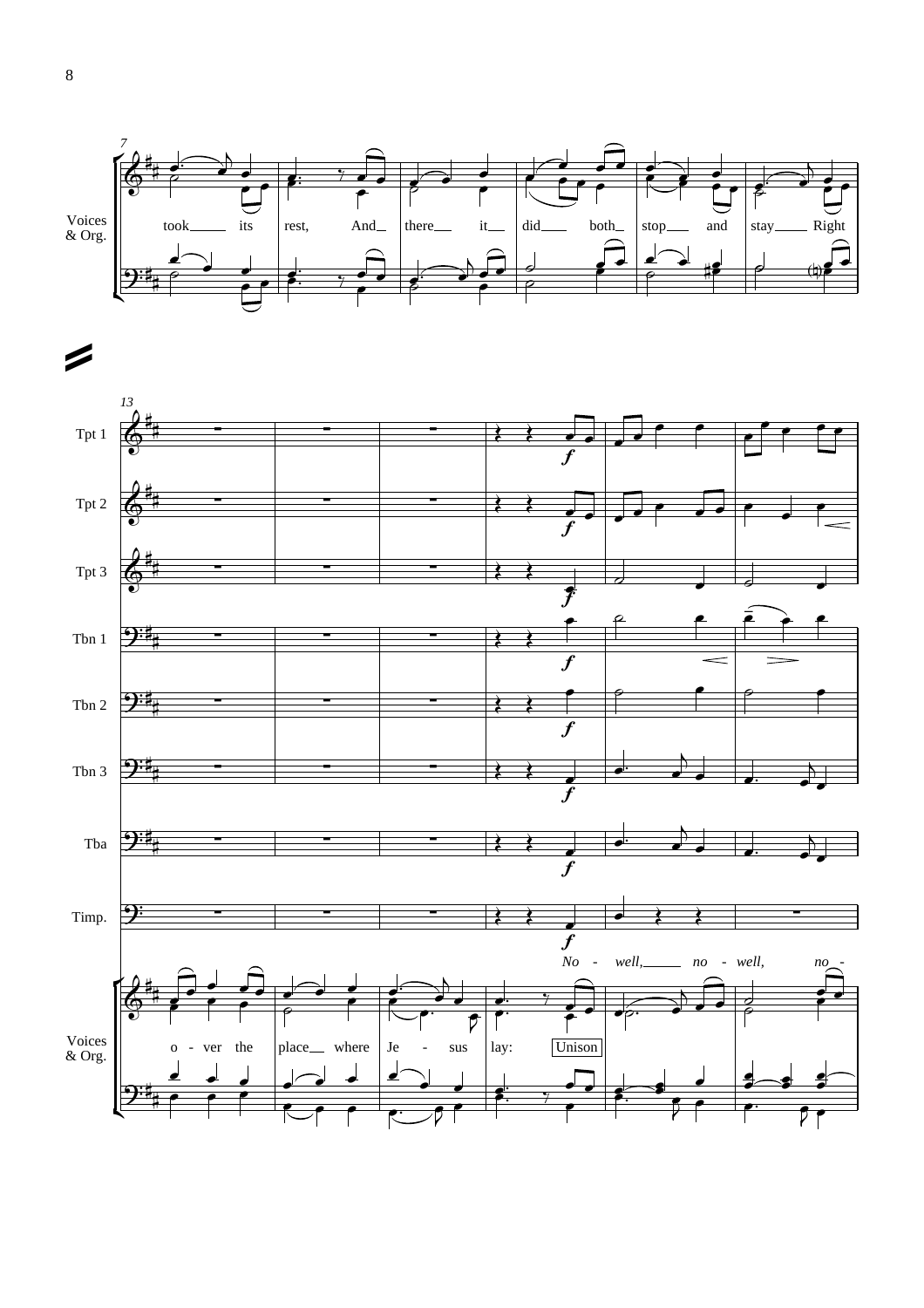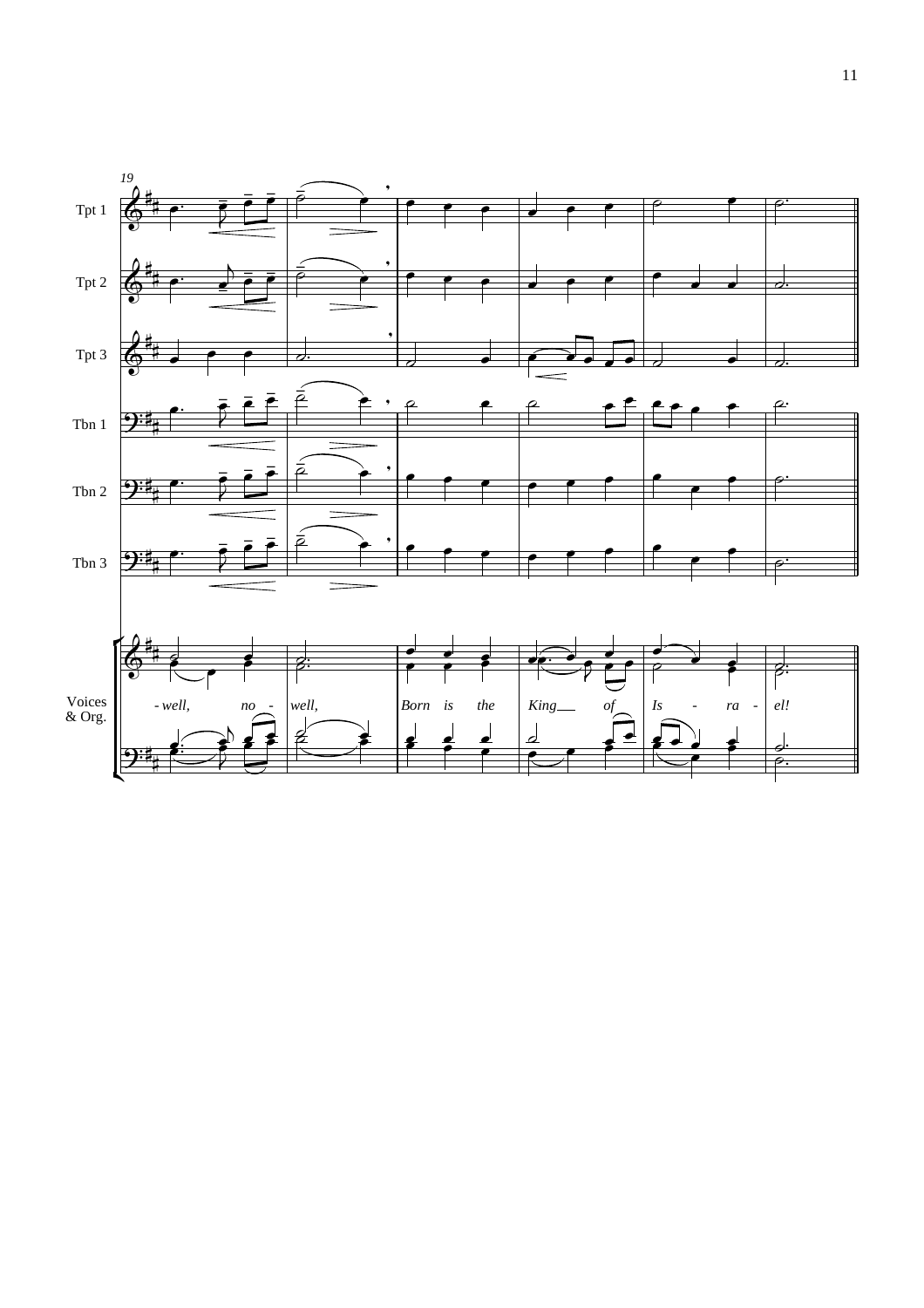



12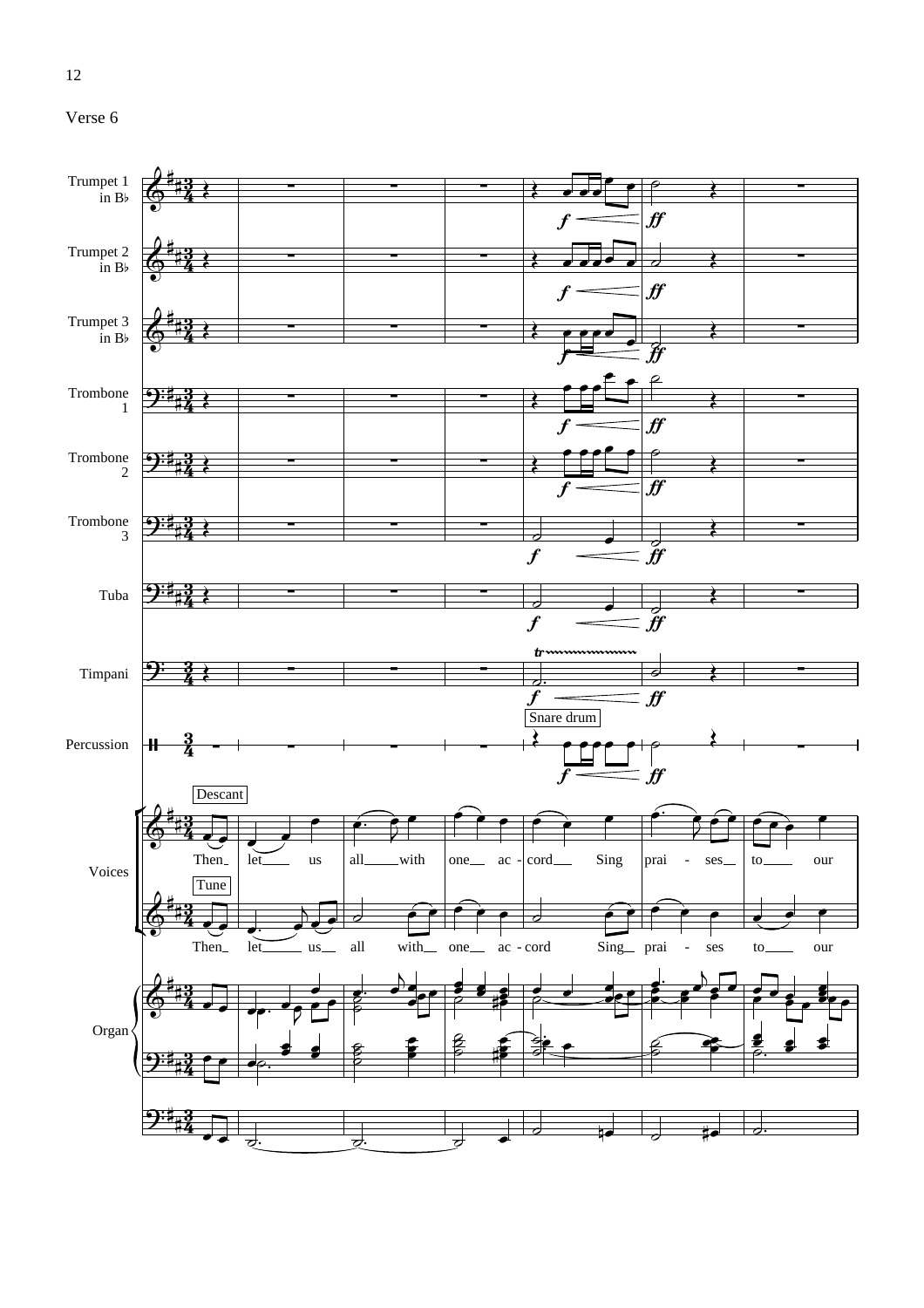